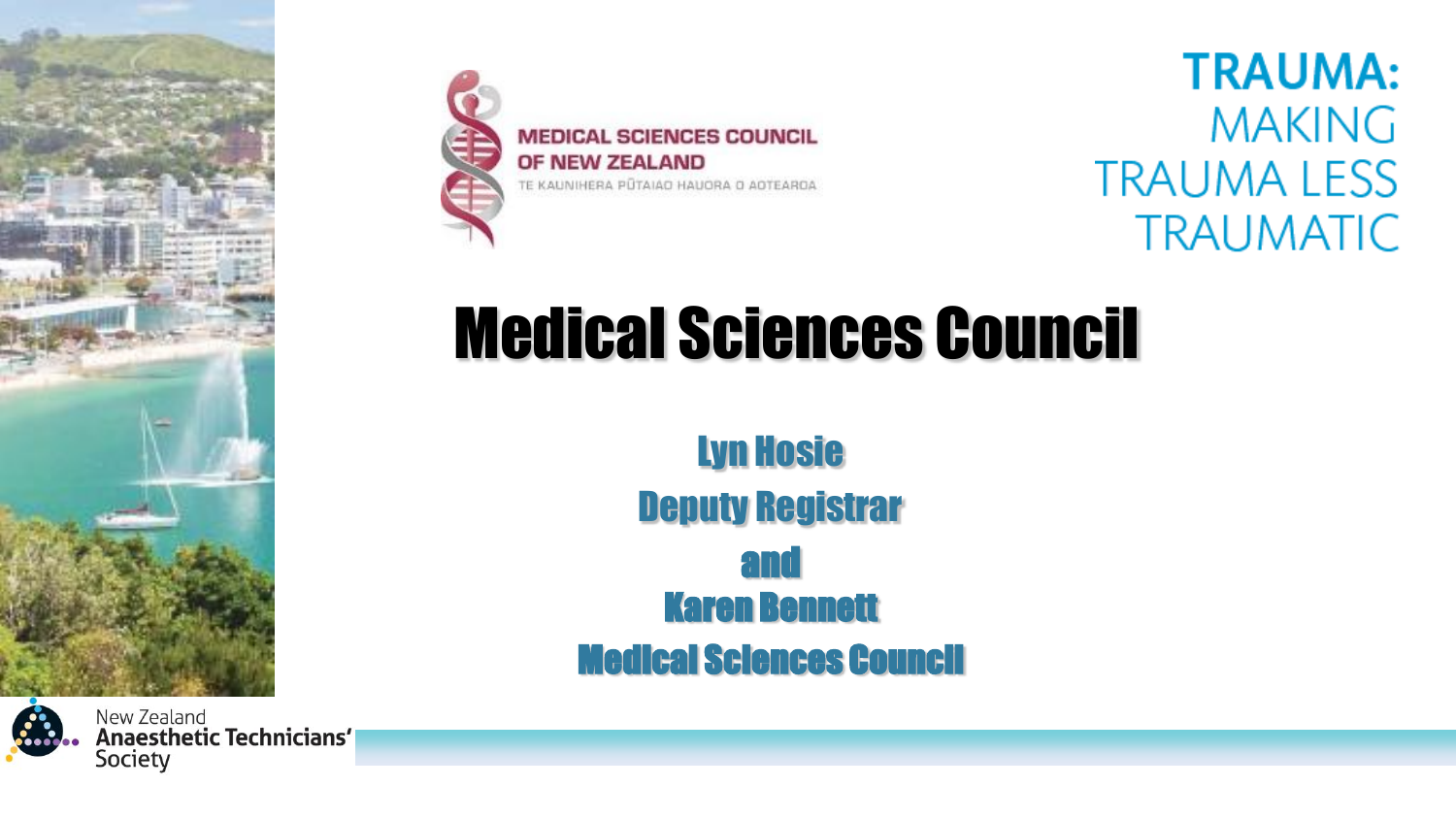# SUPERVISION LEVELS FOR TRAINING ANAESTHETIC TECHNICIANS



Level 1: Supervision by a Registered Anaesthetic Technician **(Direct):**

• Trainees must be directly supervised by a registered anaesthetic technician at all times.

Level 2 – Supervision by a Registered Anaesthetic Technician **(Indirect):**

- A registered anaesthetic technician must be available to give immediate practical assistance/advice at any time to trainees who are in an anaesthetizing location.
- The registered anaesthetic technician must be conversant with the trainee's caseload and experience.
- The ratio of trainee to registered anaesthetic technician must not exceed 2:1 on each duty.

Level 3 Supervision

• The registered anaesthetic technician is available in the healthcare facility but is not exclusively available for a specific trainee.

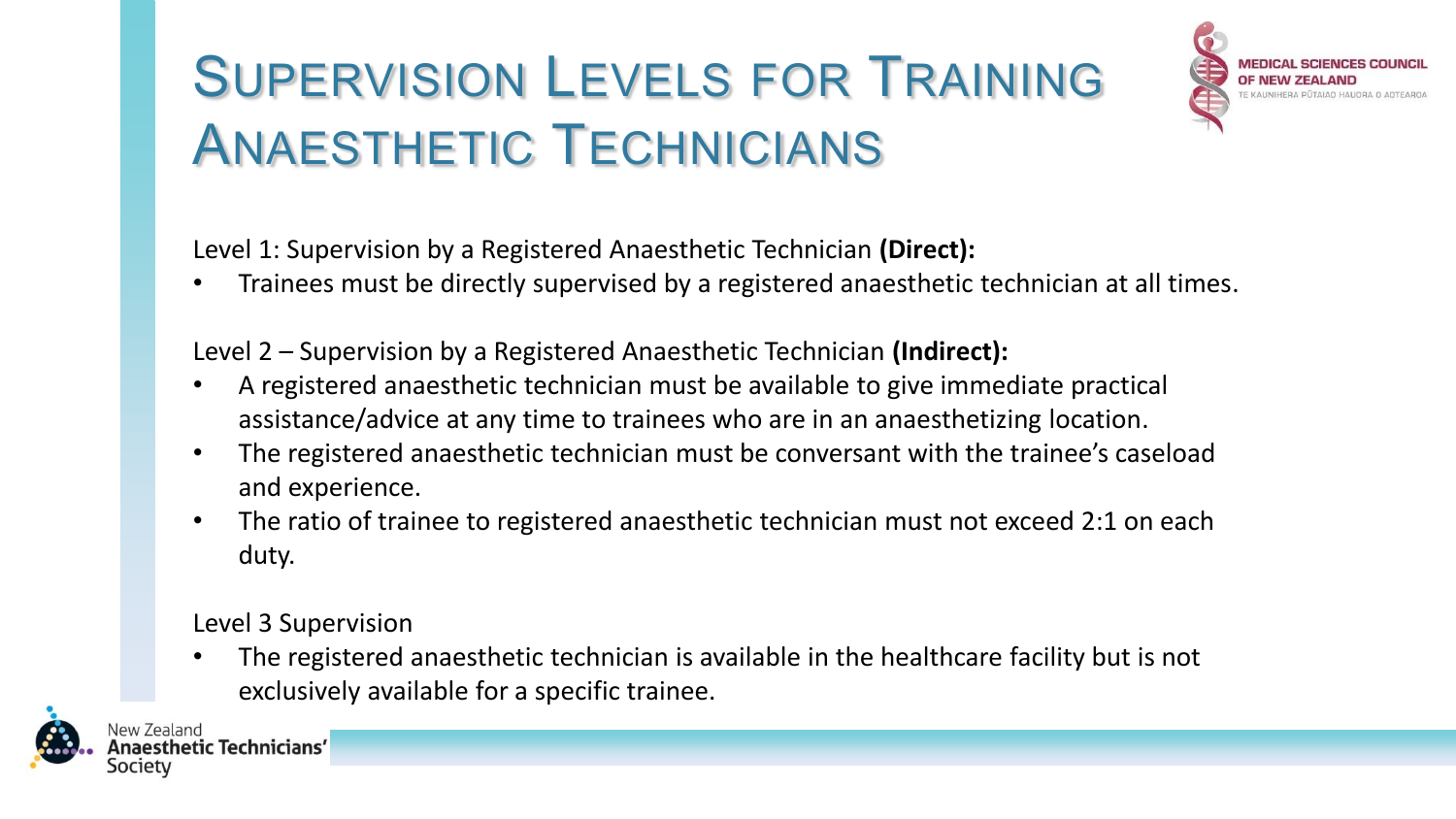# SUPERVISION LEVELS FOR TRAINING ANAESTHETIC TECHNICIANS CONT…



#### **Guideline**

Transition from Level 1 to Level 2 supervision for Trainee Anaesthetic Technicians enrolled in the Diploma of Applied Science (Anaesthetic Technology) Mandatory minimum requirements:-

For Trainees who have completed the Auckland University of Technology paper Anaesthesia 1:-

- A pass in the Anaesthesia 1 paper
- A minimum clinical training time of 460 hours
- An "in house" assessment of competency which must include a self-assessment and competent demonstration of the NZATS Level Two and Level Three anaesthetic machine check
- Verbal and written feedback is provided to the Trainee.

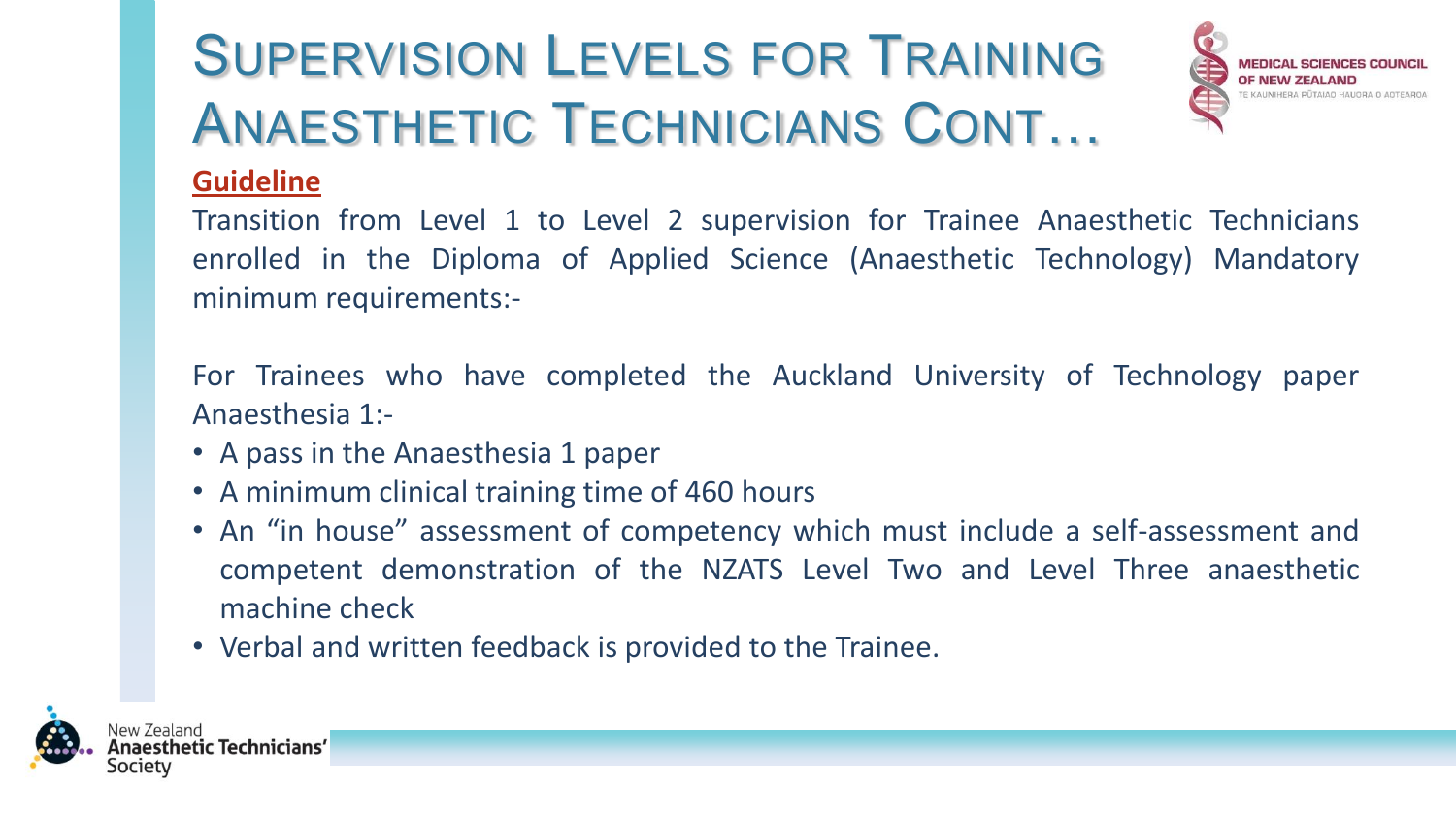# SUPERVISION LEVELS FOR TRAINING ANAESTHETIC TECHNICIANS CONT…



For Trainees who have NOT completed the Auckland University of Technology paper Anaesthesia 1:-

- A minimum training time of 920 hours
- An "in house" assessment of competency which must include a self-assessment and competent demonstration of the NZATS Level Two and Level Three anaesthetic machine check.
- Verbal and written feedback is provided to the Trainee.
- NB
- There must be evidence that the trainee has received formal lectures on
	- Infection Prevention and Control
	- Health and Safety in the work place
	- Principles of anaesthesia (basic drug and equipment information)

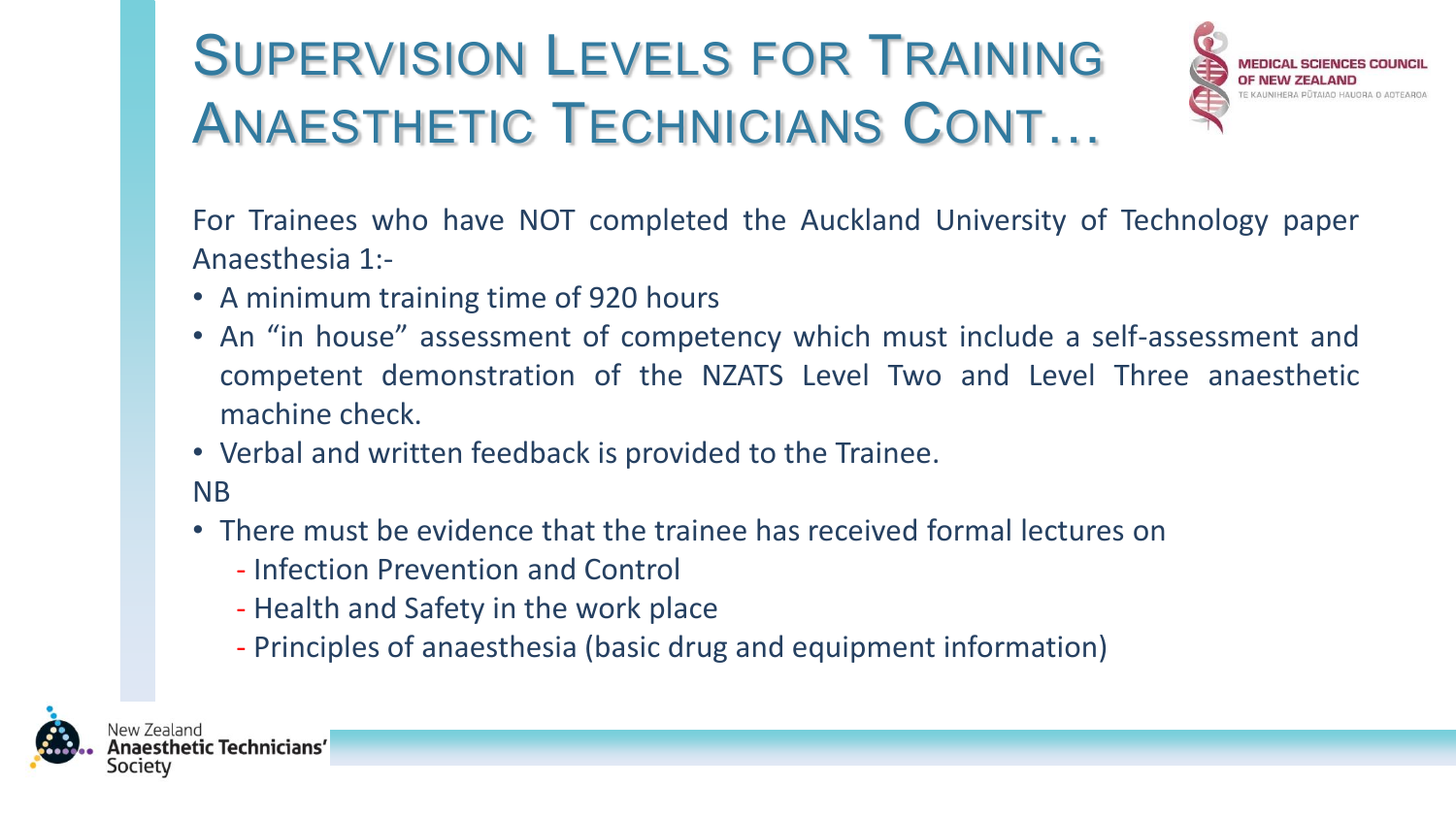# SUPERVISION LEVELS FOR TRAINING ANAESTHETIC TECHNICIANS CONT …



Transition from level 1 to 2 supervision for Registered Nurses enrolled in the Graduate Certificate of Anaesthesia Technology who has relevant previous clinical experience (a minimum of 1 year's recent experience in intensive care, PACU, operating rooms or surgical nursing)

- Determining the transition through all levels of supervision is the responsibility of the accredited training hospital. There is no minimum time period at which the R/N ("trainee AT") may progress to a higher supervision level.
- An "in house" assessment of competency which must include a self-assessment and competent demonstration of the NZATS Level Two and Level Three anaesthetic machine check.
- There must be verbal and written feedback provided to the trainee.

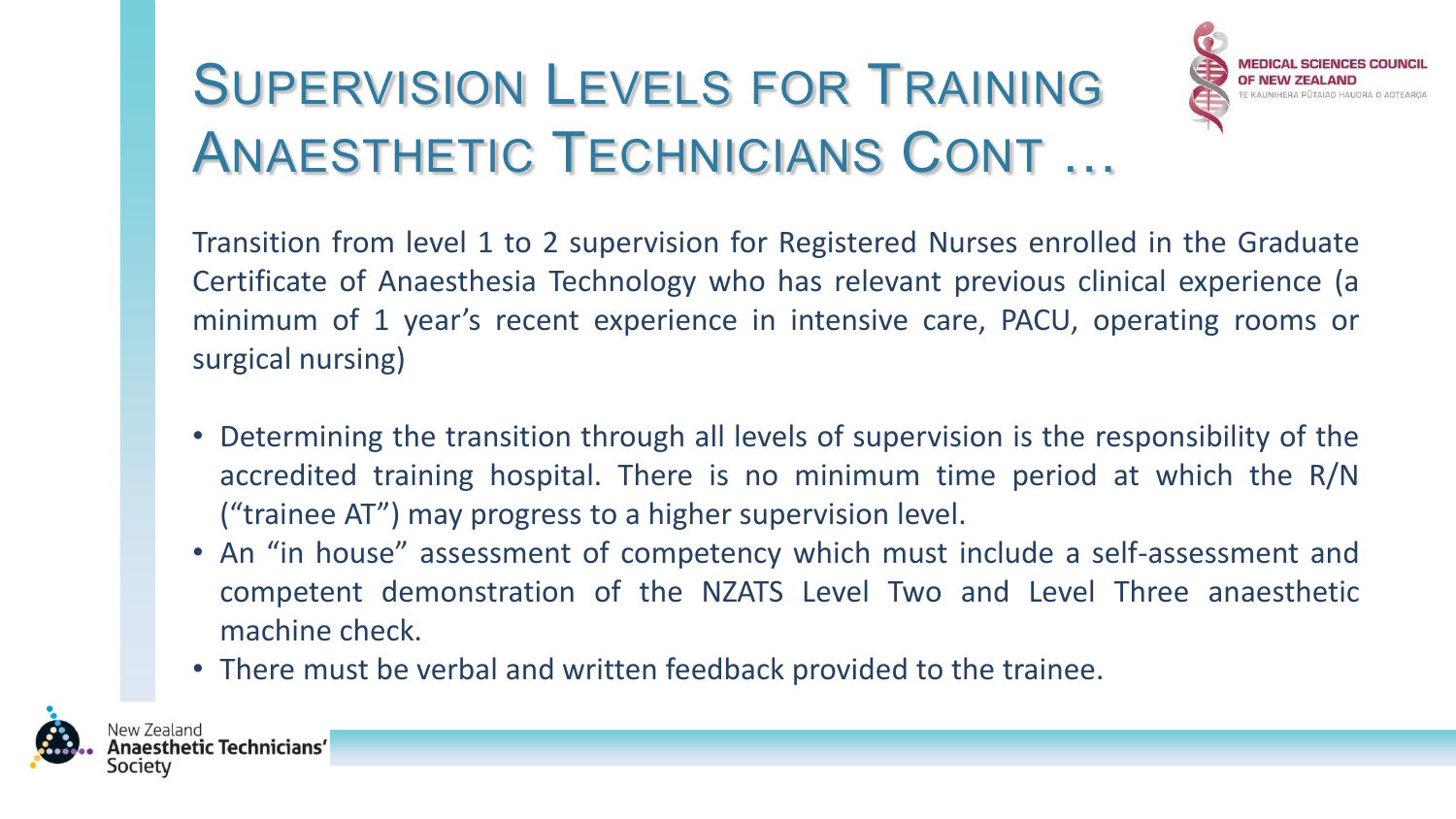# SUPERVISION LEVELS FOR WORK BASED ASSESSMENTS( WBA)



- The council must ensure all practitioners applying to be registered as an anaesthetic technician are competent and fit to practise in that scope of practice.
- Prior to undertaking a WBA, practitioners are required to work under direct supervision of a nominated anaesthetic technician who holds a current practising certificate.
- The period of supervision will be for a specified period of time at the end of which it is expected that the practitioner will undergo a WBA. In 2016 a WBA will incur a charge to cover costs.